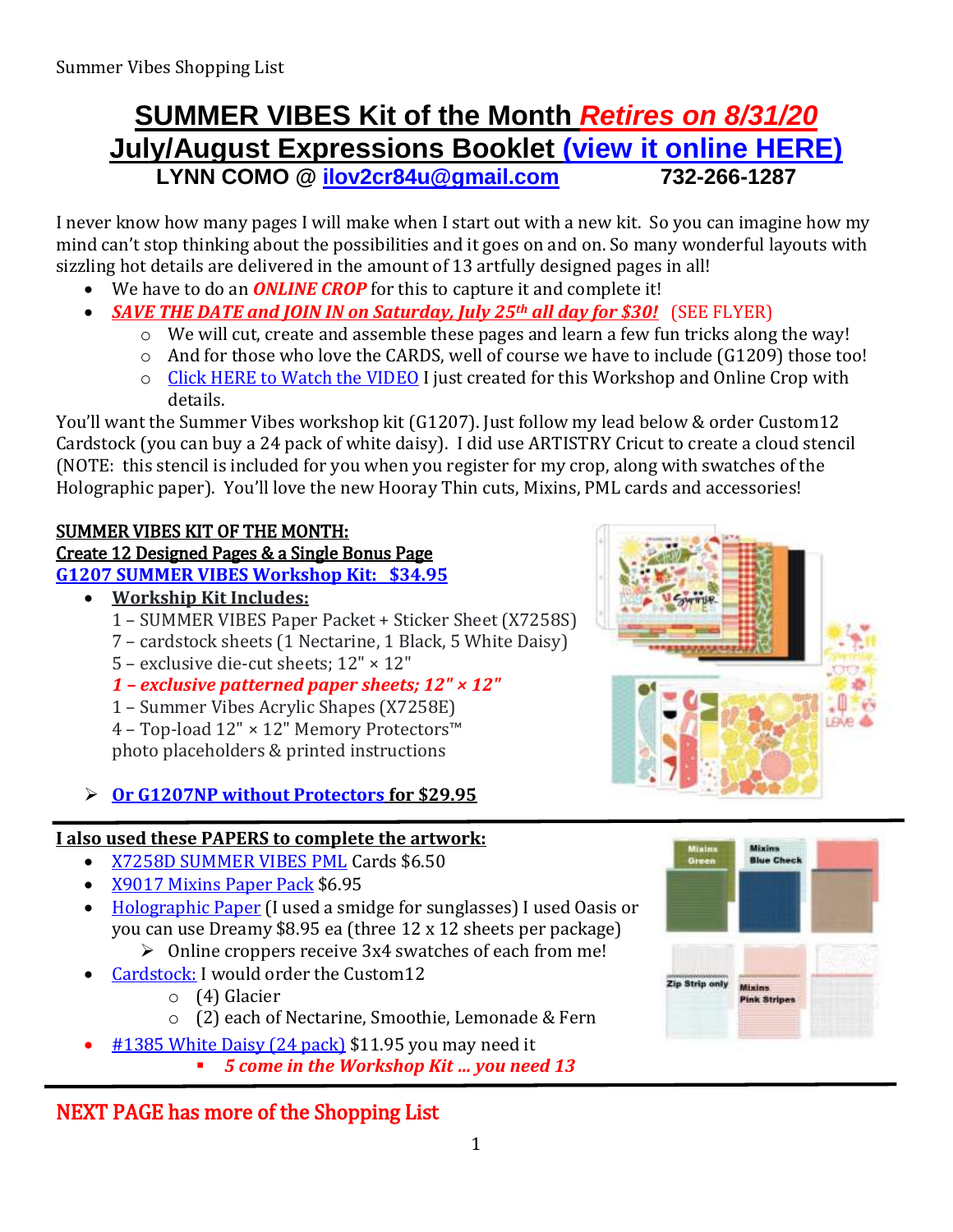#### **STAMPS and THIN CUTS to complete the artwork:**

- [D1886 Build a Plaid](https://lynncomo.closetomyheart.com/retail/Product.aspx?ItemID=12867) (stitching lines on one layout) \$18.95 (you might own this already)
- \*new[\\* Z3714 Hooray for Today](https://lynncomo.closetomyheart.com/retail/Product.aspx?ItemID=13887) Thin Cuts \$24.9
	- o \*new[\\* Z3745 Summer Vibes Scrapbooking Stamps/Thin Cuts \\$34.95](https://lynncomo.closetomyheart.com/retail/search.aspx?searchvalue=summer+vibes+scrapbooking+stamps) or D1940 \$18.95 stamp set
	- o *I did not use this:* [Cardmaking Set C1847/\\$1495 or w/thin cuts Z3742 \\$25.95](https://lynncomo.closetomyheart.com/retail/search.aspx?searchvalue=summer+vibes+cardmaking)

#### **INKS/MARKERS to complete the artwork:**

- Inks [@ \\$9.95:](https://lynncomo.closetomyheart.com/retail/Products.aspx?CatalogID=235) Nectarine, Smoothie, Lemonade, Fern, Glacier, teensy of Candy apple & Black Intense
- [Markers @ \\$7.50:](https://lynncomo.closetomyheart.com/retail/Products.aspx?CatalogID=237) Z2483 Light Yellow; Z2480 Orange blend & Z2490 Ice Blue (color cabana)
- \*new\* Shimmer brushes: Z3671 Lemonade (used on bonus page), & Z3672 Green Apple (did not use)

#### **ACCESSORIES to complete the artwork of which you may own already:**

- Bling: [Z3274 Clear](https://lynncomo.closetomyheart.com/retail/Product.aspx?ItemID=9384) Sparkles & [Z1273 Bitty](https://lynncomo.closetomyheart.com/retail/Product.aspx?ItemID=5025) \$3.50 each (just a few)
- [Z3314 Black/White Dots \\$4.50](https://lynncomo.closetomyheart.com/retail/Product.aspx?ItemID=9792) (just a few)
- [Z3370 White Pearls \\$4.50](https://lynncomo.closetomyheart.com/retail/Product.aspx?ItemID=10316)
	- o [Did you know you can use our Tri Blend markers to color the pearls? Cool, right?!](https://lynncomo.closetomyheart.com/retail/search.aspx?searchvalue=markers)
- **[Protector Plus pages:](https://lynncomo.closetomyheart.com/retail/search.aspx?searchvalue=protector+plus)** I used **[Z3243 Design 2 Protector Plus](https://lynncomo.closetomyheart.com/retail/Product.aspx?ItemID=9355) (10 pack) for \$7.50** or you can use [any of these other](https://lynncomo.closetomyheart.com/retail/search.aspx?searchvalue=pocket+plus) designs to add an insert ... or forego it. Your option.
- Lastly I used Cricut ARTISTE (it's an older collection we sold) to cut the cloud as a stencil. If you have a digital account, you can click on this LINK to purchase ARTISTE directly through my [affiliate link on Cricut.](https://cricut.com/en_us/close-to-my-heart.html) 
	- o An alternative is to check to see if you have any cloud stencils.
	- o If *you sign up for my Online Crop*, *you'll receive this as part of your registration* along with *swatches of the holographic papers.*

#### **CARD WORKSHOP by CTMH: G1209 [SUMMER VIBES](https://lynncomo.closetomyheart.com/retail/Product.aspx?ItemID=13864)**

#### **[Cardmaking Workshop Kit \\$29.95](https://lynncomo.closetomyheart.com/retail/Product.aspx?ItemID=13864)**

 $\geq 4$  card designs x 4 = 16 cards **Workship Kit Includes:**

1 – exclusive stamp + Thin **Cuts** 3 – SUMMER VIBES paper sheets 5 – cardstock sheets (2 White Daisy, 1 each of Nectarine, Peach & Smoothie) 1 – Z3553 Acrylic Hearts 16 – white card bases & envelopes

printed instructions



 **Additional Supplies Needed:**Inks: Smoothie & Intense Black Watercolor Paints & Small Round Waterbrush, Foam Tape and Glue Dots (Micro & Ultra Thin)